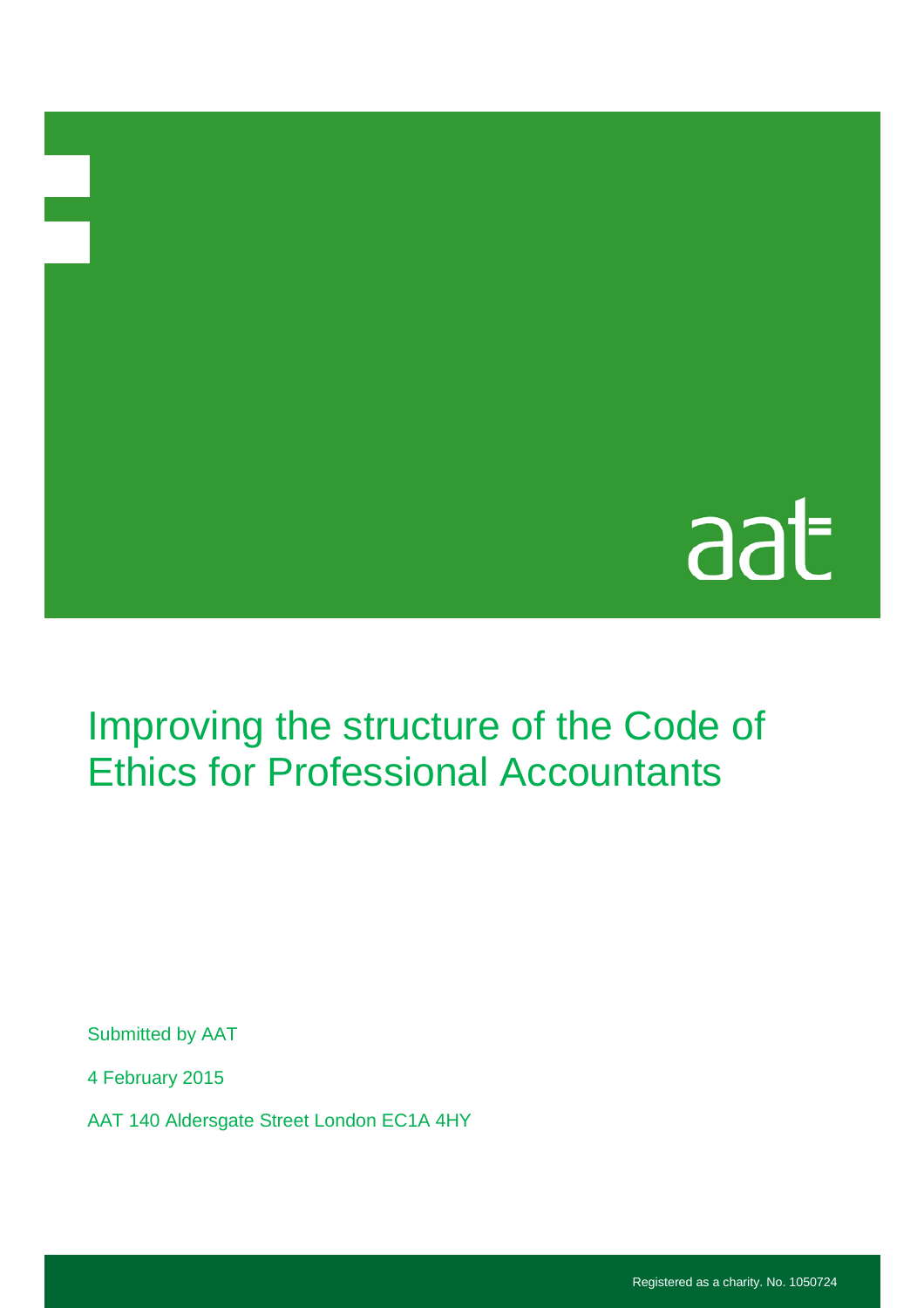

AAT welcomes the opportunity to comment on the proposed changes to the Code of Ethics for Professional Accountants. AAT has adopted the IESBA Code in full. AAT members have provided feedback on accessibility of language and design of the Code of Professional Ethics, which is based on the IESBA Code. AAT's Regulation and Compliance Board reflected on this feedback, and commenced a programme of development of the presentation of the Code in order to maximise understanding within the membership of the fundamental principles.

AAT has developed a website dedicated to providing support to members on understanding their ethical obligations- [www.aatethics.org.uk](http://www.aatethics.org.uk/) . This development was underpinned by a desire to put in place resources to assist members to understand the requirements of the Code, recognising the challenges with accessibility of language which had been raised by both students and members. Details regarding feedback received and the developments made by AAT in order to address this feedback are incorporated into this response.

- **1.** In response to question 1: *Do you believe that the approach outlined in this Consultation Paper, as reflected in the Illustrative Examples, would be likely to achieve IESBA's objective of making the Code more understandable? If not, why not and what other approaches might be taken?*
	- 1.1 Based on feedback received from a diverse range of stakeholders, including tutors, students, members, and regulatory committees, AAT sees the key challenges with regards to usability of the Code presently amongst members as:
		- 1.1.1 The conflict between the principles based approach of the conceptual framework, in comparison to the specific guidance given in the examples. There is a risk that accountants to narrow their focus to the specific examples, and draw the conclusion that if an ethical dilemma is not similar to the example given, then their interpretation of the principle may be wrong, or worse, that the principle is not relevant to their circumstances<sup>[1](#page-1-0)</sup>.
		- 1.1.2 The language used which can present a barrier to their understanding of the Code, and has resulted in a negative perception of ethics as being difficult and inaccessible, whereas, in reality, the conceptual framework model is facilitative and can be applied by the diverse range of members of the accountancy profession, from bookkeepers through to auditors, recognising that safeguards will exist at all levels.
		- 1.1.3 The sheer length of the Code, which has had a deterrent effect to engaging individuals.
	- 1.2 On this basis, AAT considers that raising the visibility of the requirements of the Code, clarifying responsibility for compliance, and revising the language of the Code will all support the IESBA in achieving its objective of making the Code more understandable.
- **2.** In response to question 2: *Do you believe that the approach outlined in this Consultation*  Paper, as reflected in the Illustrative Examples would be more likely to make the Code more *capable of being adopted into laws and regulations, effectively implemented and consistently applied? If not, why not and what other approaches might be taken?*
	- 2.1 In order to consider this, the IESBA might like to reflect on critical success factors which would indicate effective implementation and consistent application, as this

<span id="page-1-0"></span> $1$  An example of this is the reference to professional behaviour, where specific examples are given at section 150.2 around marketing and promotion of a firm, which is so narrow and specific compared to the broader principle, which is all encompassing.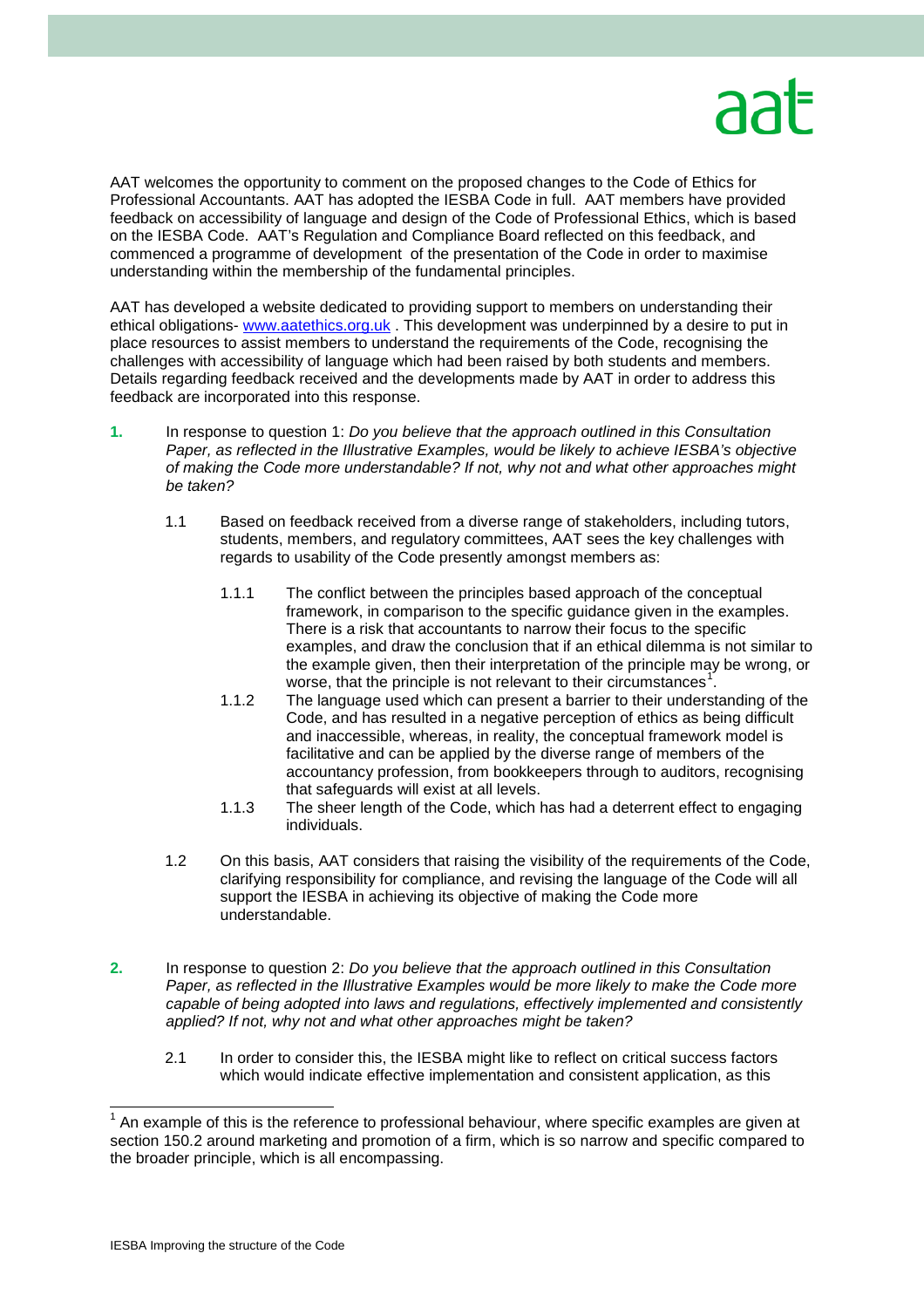

would vary depending on the jurisdiction and the stakeholder group. The absence of such success indicators makes it challenging to give a view on whether this outcome would be achieved.

- 2.2 In AAT's view, the Code in its existing format is capable of being adopted into regulations, and AAT has done so through its own regulatory framework, whereby compliance with the Code of Professional Ethics underpins membership requirements and breaches can result in disciplinary action. However, AAT acknowledges that this would be dependent on the approach of any particular jurisdiction and/or body.
- 2.3 AAT considers that the proposed approach provides a focussed framework to facilitate understanding of the requirements of the Code, without the guidance distracting from the fundamental principles.
- **3.** In response to question 3: *Do you have any suggestions as to the numbering and ordering of the content of the Code (including reversing the order of extant Part B and Part C), as set out in paragraph 20 of the Consultation Paper?* 
	- 3.1 AAT agrees that the numbering convention used is sensible, and the rationale behind reversing the order of extant parts B and C would be a useful amendment for those using the Code.
	- 3.2 Subject to representations in paragraph 5 below, AAT suggests as an alternative that the requirements for members in business be divided from members in practice in their entirety, so depending on their work context; accountants could be directed to a specific publication, the contents of which would be entirely applicable to their particular circumstances. AAT accepts that there would be duplication between the two publications, but the standards would be wholly relevant to the audience. This also presents an opportunity to tailor the application and other explanatory material to focus more on the working environment of members in business compared to members in practice, whose environment is different.
- **4.** In response to question 4: *Do you believe that issuing the provisions in the Code as separate standards or rebranding the Code, for example as International Standards on Ethics, would achieve benefits such as improving the visibility or enforceability of the Code?*
	- 4.1 AAT would welcome a rebrand of the Code as International Standards on Ethics. This terminology would be consistent with reference to "professional standards". It is AAT's view that accountants give significant weight to compliance with standards, and this suggestion, if adopted, would improve both visibility and enforceability of the Code on that basis.
	- 4.2 AAT agrees that this approach would be consistent with the approach taken by the other standard setting boards of IFAC. AAT's experience of working with the International Education Standards is that their targeted nature makes it easier to identify and navigate the requirements than might be the case in a document such as the Code, where accessibility has been raised as an issue.
- **5.** In response to question 5: *Do you believe that the suggestions as to use of language, as reflected in the Illustrative Examples are helpful? If not, why not?*
	- 5.1 AAT welcomes the proposed language as indicated in the illustrative examples as a significant improvement to accessibility. AAT considers that the Code could go further in simplifying the language used, whilst achieving the same outcome. AAT is firmly of the view that the IESBA should be focussed on the outcome, which is ethical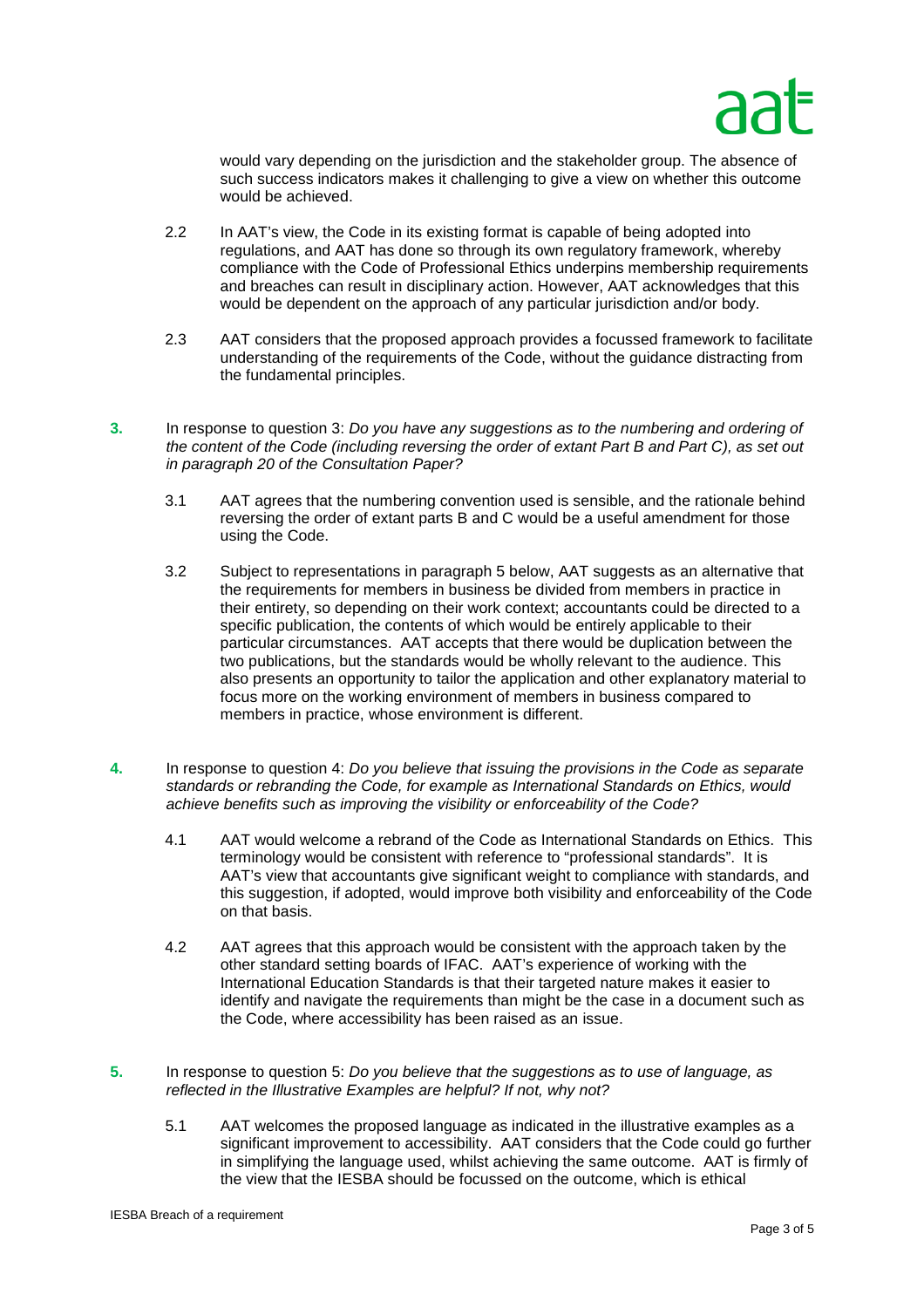compliance. Simplifying the language will encourage ethical compliance as individuals increasingly understand what is expected of them.

- **6.** In response to question 6: *Do you think it is necessary to clarify responsibility in the Code? If so, do you consider the illustrative approach to responsibility is an appropriate means to enhance usability and enforceability of the Code? If not, what other approach would you recommend?*
	- 6.1 AAT is firmly of the view that ethical compliance should be the responsibility of all professional accountants within an organisation. There is a risk that if responsibility for compliance is put into the hands of the firm, this will present a defence to those acting unethically, who can hide behind the firm's responsibility.
	- 6.2 The extant Code of Ethics for Professional Accountants refers to safeguards in the work environment, which AAT believes creates an implicit requirement that firms take a more holistic approach to their responsibilities. Ultimately, an individual (or individuals) will have to be accountable for failings in compliance at a firm, so AAT suggests that the Code is focussed on an individual's ethical compliance.
	- 6.3 AAT prefers the approach adopted presently, with a cross reference to the International Standards on Quality Control (ISQC) 1, which already puts in place this obligation on firms, where it is necessary to do so. There is a risk that, if additional measures are introduced through the Code, then these could be nuanced, creating ambiguity or conflict between the requirements. If the IESBA does not consider the requirements detailed in ISQC 1 are sufficiently robust to ensure firms are accountable, then an alternative may be to make representations to the International Auditing and Assurance Standards Board (IAASB) to amend that particular standard.
	- 6.4 AAT strongly supports IESBA's commitment to reducing use of the passive voice in order to improve clarity on responsibility, and believes that this will enhance enforceability.
- **7.** In response to question 7: *Do you find the examples of responsible individuals illustrated in paragraph 33 useful?*
	- 7.1 AAT does not find the examples of responsible individuals particularly useful, because, reflecting back to representations made in paragraph 7.1, all professional accountants must be responsible for acting ethically.
	- 7.2 AAT appreciates that the IESBA is seeking to provide examples which would meet the needs of a diverse range of firms, but the unintended consequence of the catch-all "any other individual within the firm identified as a responsible individual in relation to a particular matter" in essence, means that everyone in the firm should be responsible for ethical compliance, negating, in AAT's view, the need for such a definition.
- **8.** In response to question 8: *Do you have any comments on the suggestions for an electronic version of the Code, including which aspects might be particularly helpful in practice?*
	- 8.1 AAT welcomes the introduction of an electronic version of the Code, having developed an interactive Code based on the IESBA Code for its members <http://www.aatethics.org.uk/code/> .
	- 8.2 This was requested by members in order to facilitate targeted searching for relevant provisions, and has been well received.